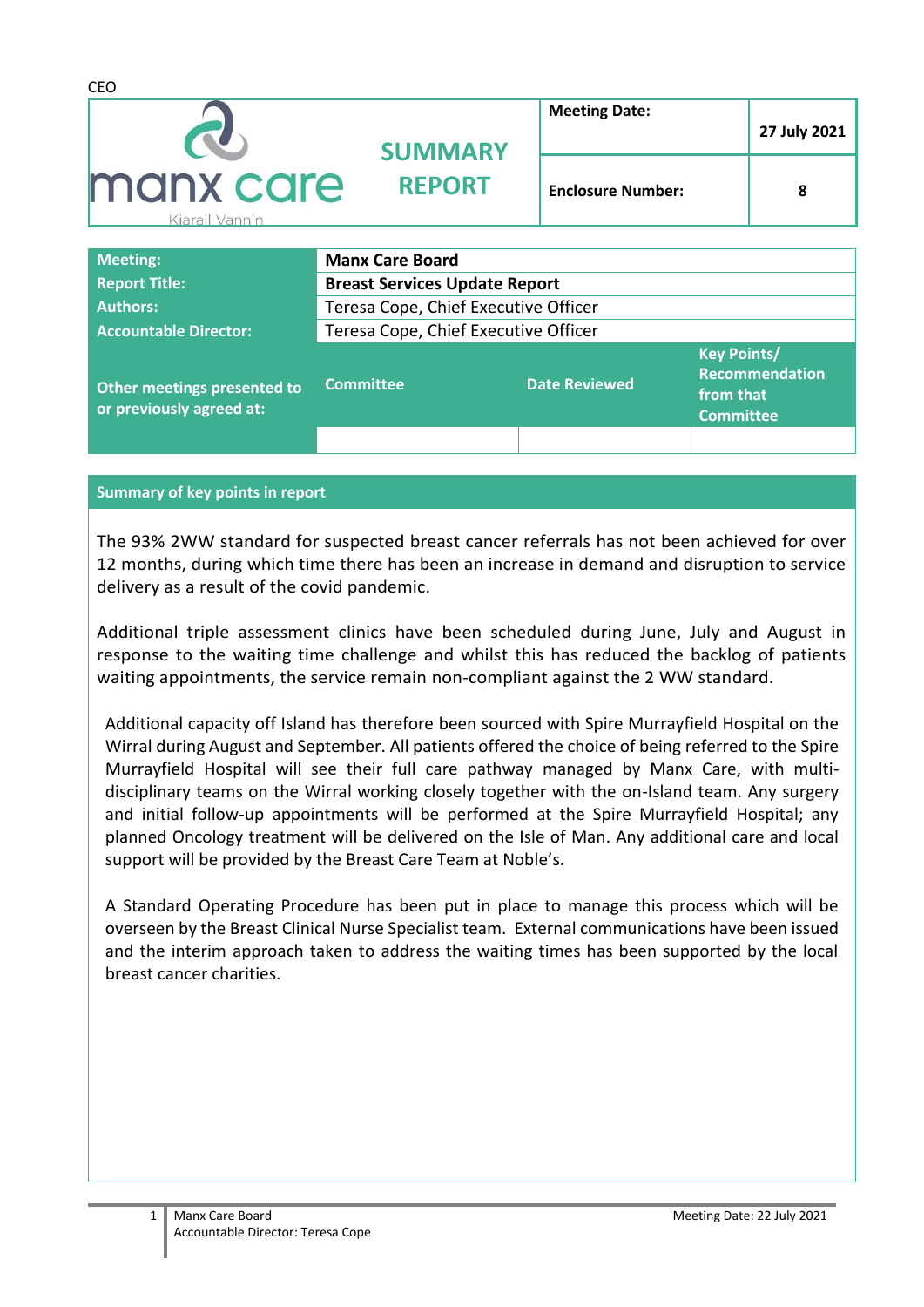|                            | Recommendation for the Committee to consider:                    |   |                  |                           |                    |  |
|----------------------------|------------------------------------------------------------------|---|------------------|---------------------------|--------------------|--|
| <b>Consider for Action</b> | <b>Approval</b>                                                  | X | <b>Assurance</b> | $\boldsymbol{\mathsf{x}}$ | <b>Information</b> |  |
|                            | It is recommended that the Board note the context of the report. |   |                  |                           |                    |  |

| Is this report relevant to compliance with any<br>key standards? YES OR NO |     |                  | <b>State specific standard</b>                                                                                       |
|----------------------------------------------------------------------------|-----|------------------|----------------------------------------------------------------------------------------------------------------------|
| <b>IG Governance Toolkit</b>                                               | No. |                  |                                                                                                                      |
| <b>Others (pls specify)</b>                                                |     |                  |                                                                                                                      |
| <b>Impacts and Implications?</b>                                           |     | <b>YES or NO</b> | If yes, what impact or implication                                                                                   |
| <b>Patient Safety and Experience</b>                                       |     | <b>Yes</b>       | This initiative will provide a more responsive service<br>and improve compliance against the 2WW Cancer<br>Standard. |
| <b>Financial (revenue &amp; capital)</b>                                   |     | No               |                                                                                                                      |
| <b>OD/Workforce including H&amp;S</b>                                      |     | No.              |                                                                                                                      |
| <b>Equality, Diversity &amp; Inclusion</b>                                 |     | No.              |                                                                                                                      |
| <b>Legal</b>                                                               |     | No.              |                                                                                                                      |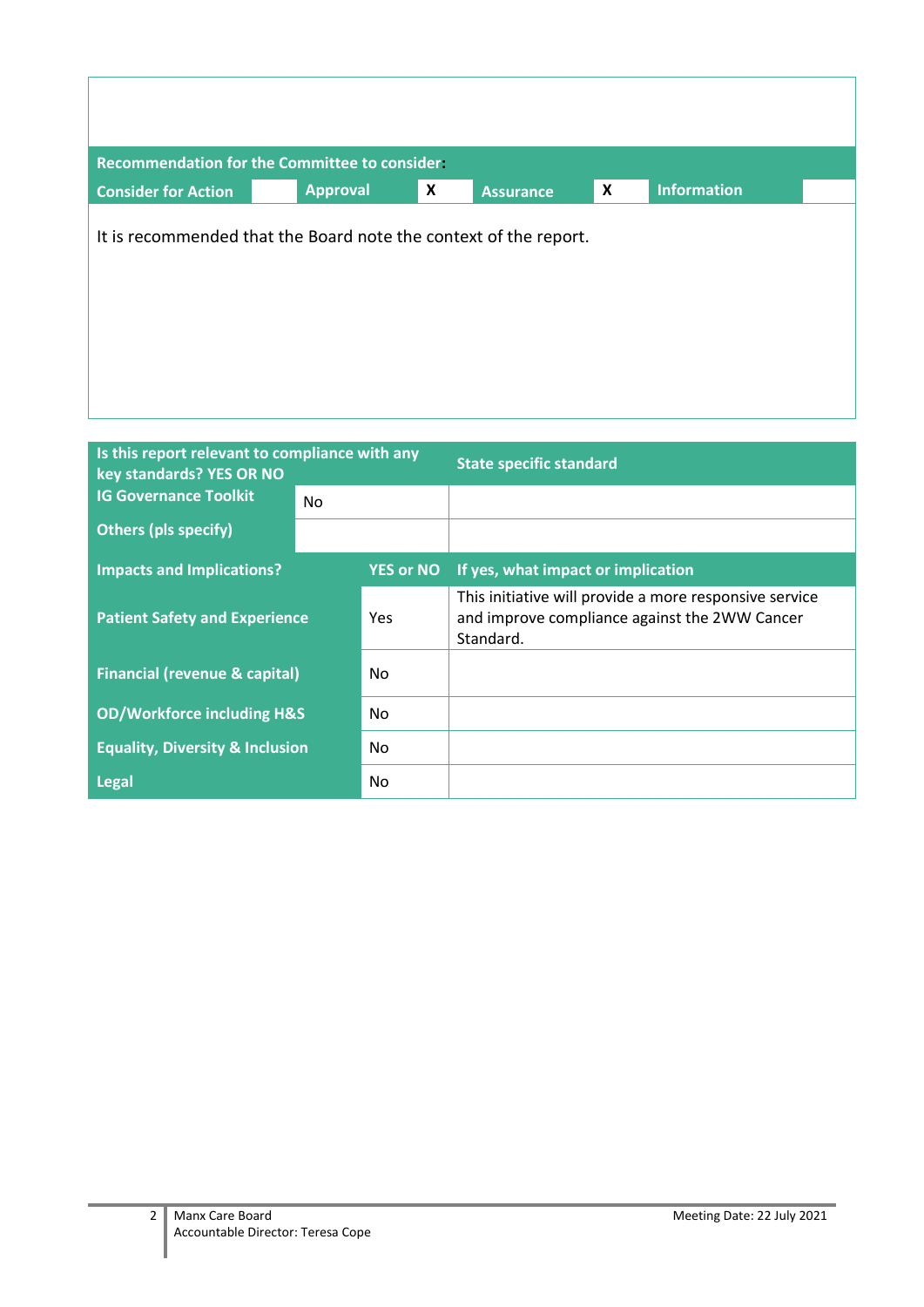## **Section 1: Purpose and Introduction**

## **Background**

- 1.1 This report updates the Manx Care Board on activities undertaken to respond to the chronic challenges and non-compliance against the 2 Week Wait Breast Cancer standard.
- 1.2 The Breast Symptomatic Clinics accommodate the Two Week Wait referrals (suspected . breast cancers) and those referred with breast symptoms where cancer is not suspected. The KPI target is for both referral types to be seen for first their appointment within 14 days and the operational standard is a 93% performance target.

First appointments in this context are in the form of a 'one-stop' or 'triple assessment' this includes clinical examination, imaging and histology/cytology. The Breast Surgical and Radiology teams have worked to provide additional clinics during June and July however this has not been sufficient to prevent breaches to the 2 week wait (2WW) cancer waiting times target. The target has not been consistently achieved for at least the last 12 months.



The Breast Service is on the risk register (DATIX risk ID 382), noting the capacity within the current teams to provide this service, the pressures on staff regarding additional work, and the impact of additional appointments on Pathology, MDT, Patient Information Centre, and Theatres.

## **Section 2: Actions taken**

2.1 Additional on-Island clinics have been scheduled during June and July and August using additional locum staffing resource. Whilst these additional clinics have reduced the backlog of patients waiting appointment, it has not resulted in compliance against the standard.